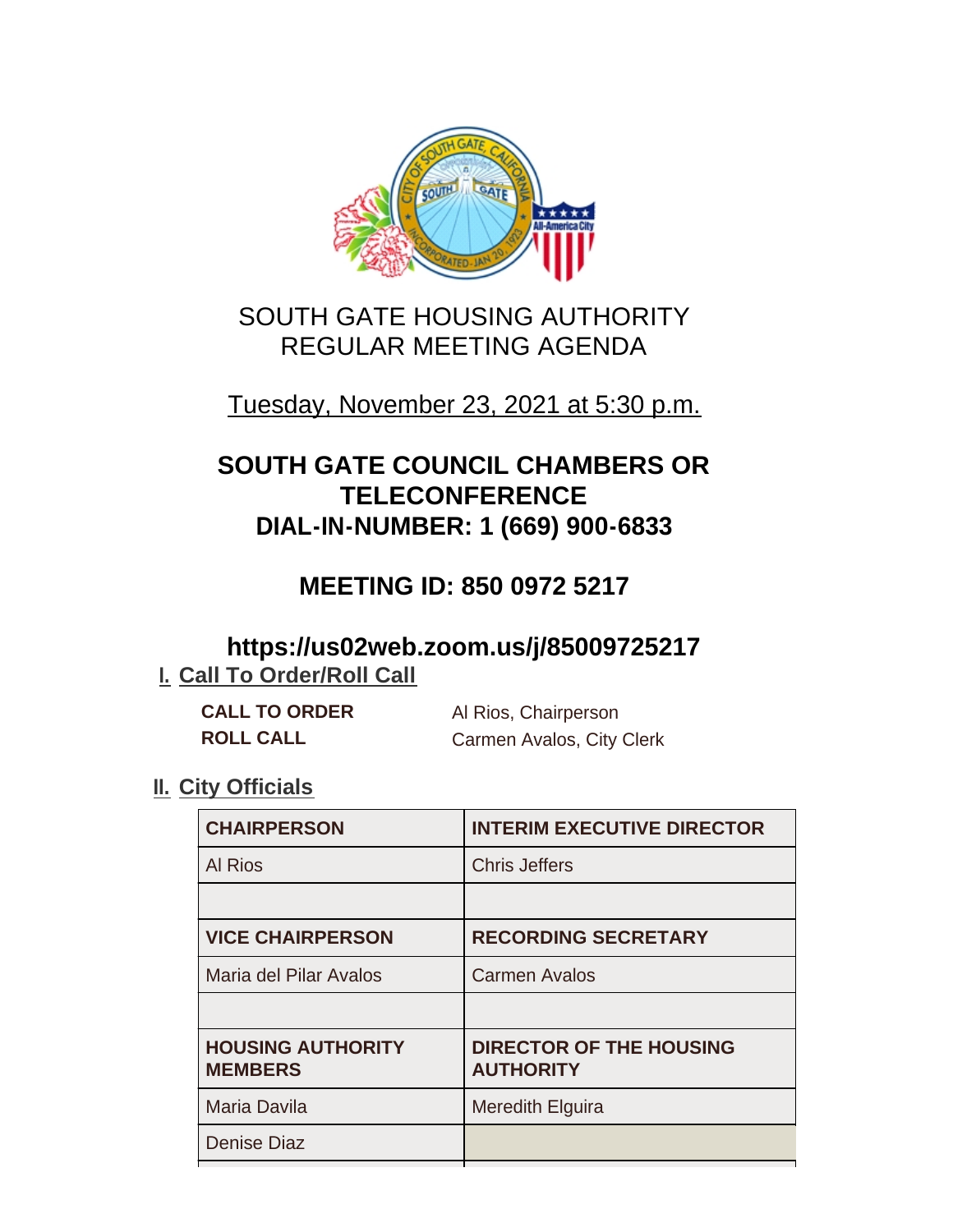| <b>Gil Hurtado</b> | <b>AUTHORITY COUNSEL</b>                           |
|--------------------|----------------------------------------------------|
|                    | Raul F. Salinas                                    |
|                    |                                                    |
|                    | <b>TREASURER/CHIEF FINANCIAL</b><br><b>OFFICER</b> |
|                    |                                                    |

#### **Meeting Compensation Disclosure III.**

Pursuant to Government Code Section 54952.3: Disclosure of compensation for meeting attendance by Housing Authority Commissioners is \$75 per meeting.

# **Closed Session: (ATTY) IV.**

#### **1. CONFERENCE WITH LEGAL COUNSEL - REAL PROPERTY NEGOTIATIONS**

Pursuant to Government Code Section 54956.8

Property APN: 6204-025-900

Property Address: 9001 Long Beach Boulevard, South Gate, CA 90280

City Negotiator: Chris Jeffers, Interim City Manager

Negotiating with: Pending

Under Negotiation: Terms of Sale

Documents:

#### HA CLOSED SESSION MEETING 11-23-2021 PDE

## **V.** Open Session Agenda

#### **1. Minutes**

The South Gate Public Housing Authority will consider approving the Regular Meeting Minutes of September 28 and Special Meeting Minutes of November 5, 2021. (CLERK)

Documents:

HA ITEM 1 REPORT 11232021.PDF

#### **<u>VI. Comments From The Audience</u>**

## **<u>VII. Comments From The Authority Members</u>**

#### **Adjournment VIII.**

I, Carmen Avalos, Secretary, certify that a true and correct copy of the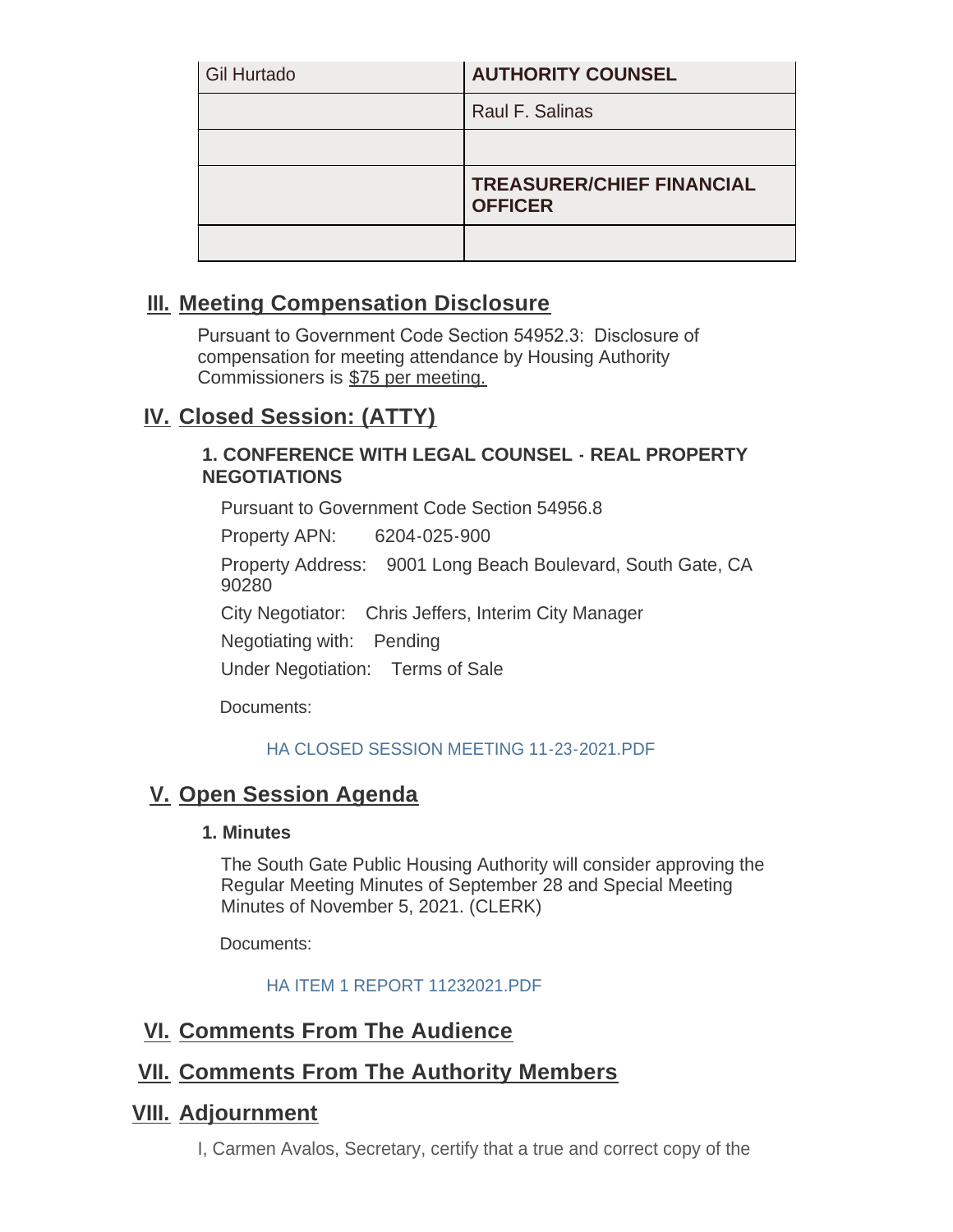foregoing Meeting Agenda was posted on November 18, 2021, at 10:42 a.m., as required by law.

Carmen Avalos, CMC

City Clerk

Materials related to an item on this Agenda submitted to the Housing Authority after distribution of the agenda packet are available for public inspection in the City Clerk's Office

> 8650 California Avenue, South Gate, California 90280 (323) 563-9510 \* fax (323) 563-5411 \* [www.cityofsouthgate.org](http://www.cityofsouthgate.org/)

In compliance with the American with Disabilities Act, if you need special assistance to participate in the Housing Authority Meetings, please contact the Office of the City Clerk.

Notification 48 hours prior to the Housing Authority Meeting will enable the City to make reasonable arrangements to assure accessibility.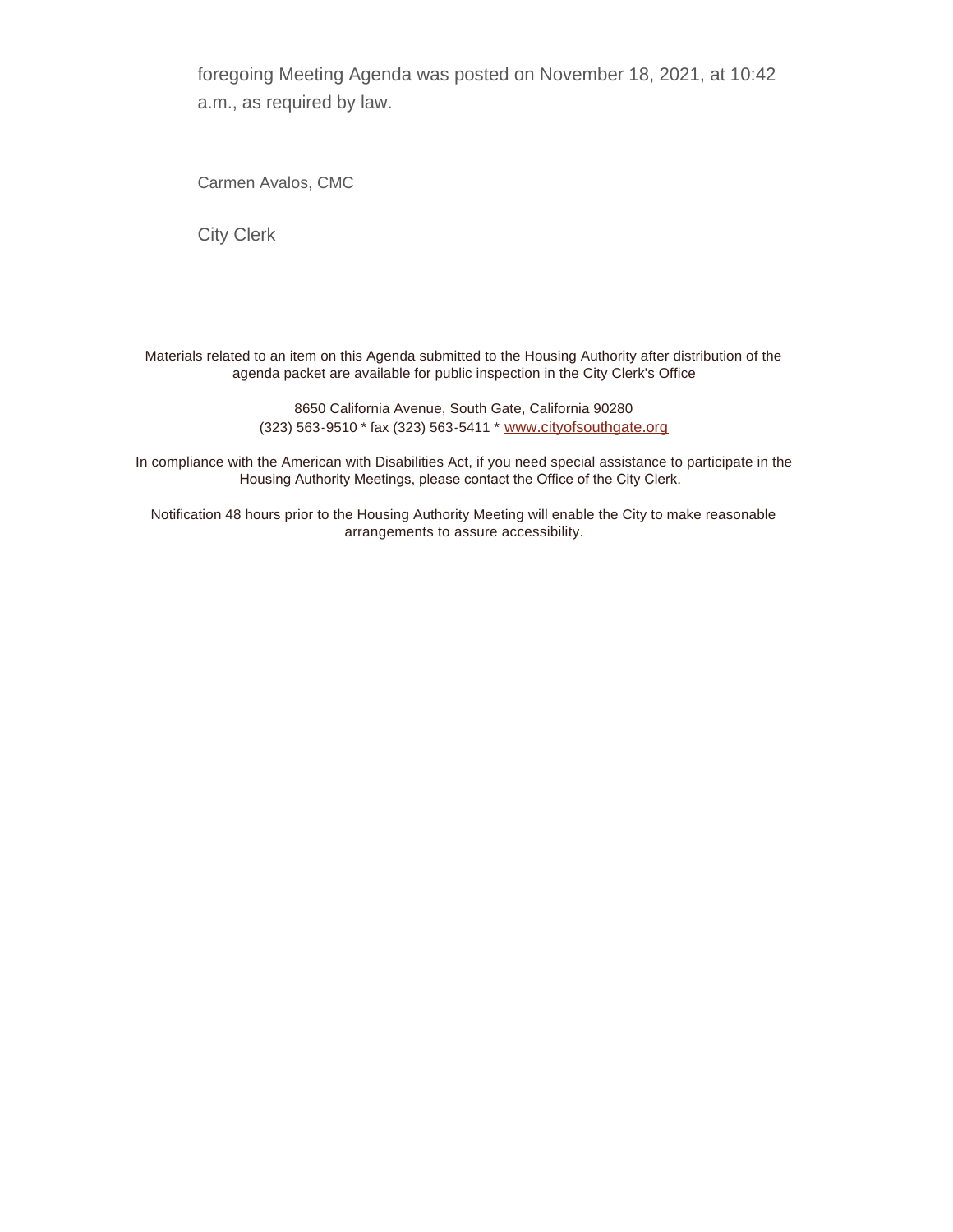## MEMORANDUM

TO: Chris Jeffers, Interim City Manager

FROM: Carmen Avalos, City Cle

DATE: November 18. 2021

#### SUBJECT: CLOSED SESSION ITEM FOR THE SOUTH GATE HOUSING AUTHORITY MEETING OF NOVEMBER 23, 2021

The following item should be listed on the Closed Session Agenda for the South Gate Housing Authority Meeting of the City of South Gate on November 23, 2021, at 5:30 p.m.:

#### 1. CONFERENCE WITH LEGAL COUNSEL - REAL PROPERTY NEGOTIATIONS

Pursuant to Government Code Section 54956.8

| Property APN:            | 6204-025-900                                    |
|--------------------------|-------------------------------------------------|
| <b>Property Address:</b> | 9001 Long Beach Boulevard, South Gate, CA 90280 |
| City Negotiator:         | Chris Jeffers, Interim City Manager             |
| Negotiating with:        | Pending                                         |
| Under Negotiation:       | Terms of Sale                                   |

If you have any questions, please do not hesitate to contact this office immediately.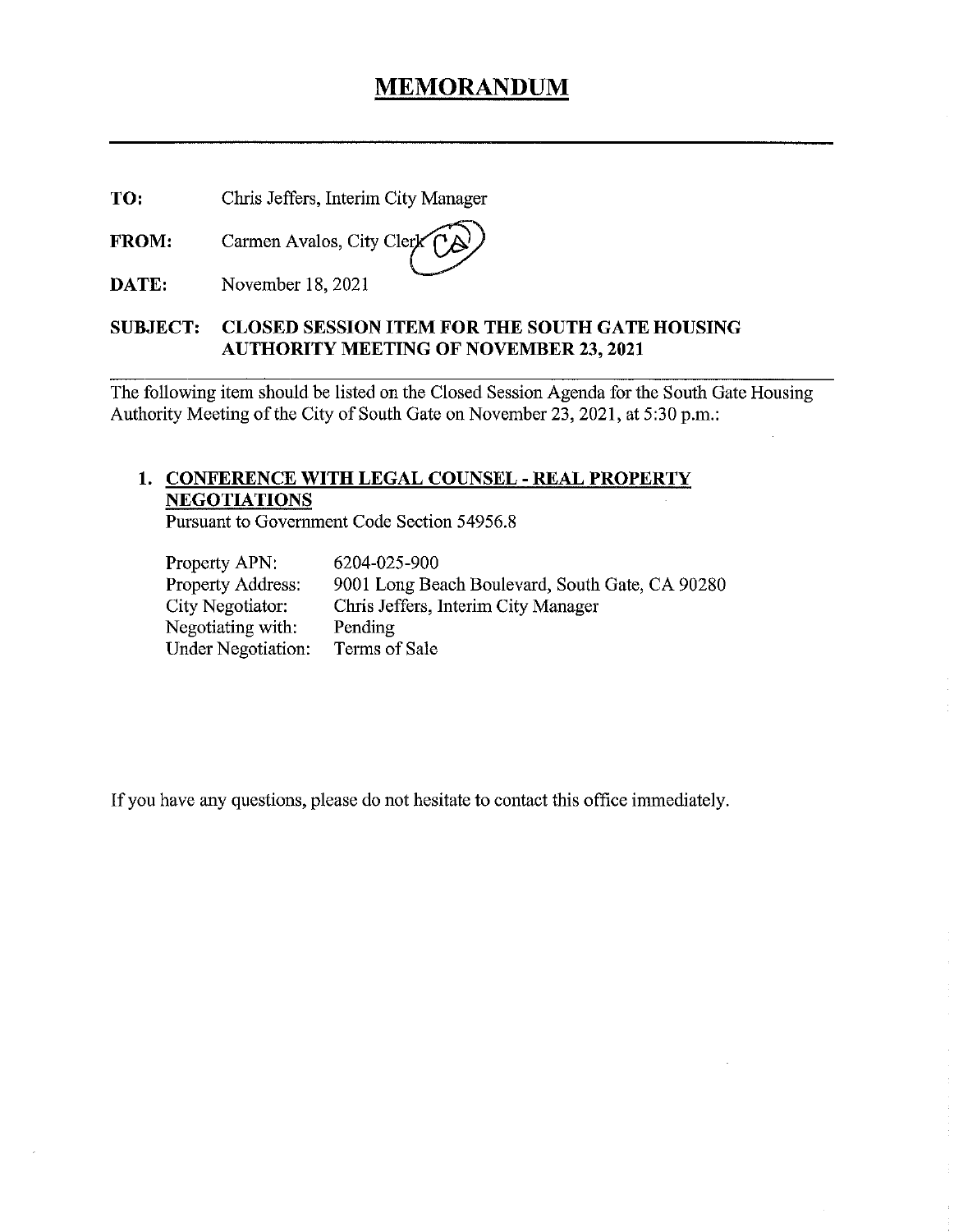# Item No. I

#### MINUTES FOR THE REGULAR MEETING OF THE HOUSING AUTHORITY OF THE CITY OF SOUTH GATE

#### TUESDAY, SEPTEMBER 28, 2021

| <b>CALL TO ORDER</b>  | The meeting of the South Gate Housing Authority was called to order by<br>Chairperson Al Rios at 5:35 p.m.                                                                                                                                                                                                                                   |  |  |
|-----------------------|----------------------------------------------------------------------------------------------------------------------------------------------------------------------------------------------------------------------------------------------------------------------------------------------------------------------------------------------|--|--|
| <b>ROLL CALL</b>      | Sonia Guerrero, Records Coordinator                                                                                                                                                                                                                                                                                                          |  |  |
| <b>PRESENT</b>        | Chairperson Al Rios, Vice Chairperson Maria del Pilar Avalos, Authority<br>Member Maria Davila, Authority Member Denise Diaz and Authority<br>Member Gil Hurtado; City Clerk Carmen Avalos, Interim Executive<br>Director Chris Jeffers, Authority Counsel Raul F. Salinas, Interim<br>Department Director Erika Soriano                     |  |  |
| <b>CLOSED SESSION</b> | The Authority Members recessed into Closed Session at 5:40 p.m. and<br>reconvened at 6:27 p.m. with all Members of the Housing Authority<br>present. Authority Counsel Salinas reported the following:                                                                                                                                       |  |  |
|                       | 1. CONFERENCE WITH LEGAL COUNSEL - REAL PROPERTY<br><b>NEGOTIATIONS</b><br>Pursuant to Government Code Section 54956.8                                                                                                                                                                                                                       |  |  |
|                       | Property APN:<br>6204-025-900, 6204-025-901 and 6204-025-902<br>Property Address: 9001-9019 Long Beach Boulevard, South Gate, CA<br>90280                                                                                                                                                                                                    |  |  |
|                       | City Negotiator:<br>Chris Jeffers, Interim City Manager<br>Negotiating with:<br>Pending<br>Under Negotiation: Terms of Sale                                                                                                                                                                                                                  |  |  |
|                       | On item 1, the Housing Authority received a brief presentation from the<br>Interim City Manager. Authority Council Salinas did not participate on<br>this item as he is a volunteer on the Board of Directors. Legal Counsel<br>Craig Hardwick was present and upon completion of the presentation,<br>there was no reportable action taken. |  |  |
| 1<br><b>MINUTES</b>   | The South Gate Public Housing Authority unanimously approved the<br>Regular Meeting Minutes of September 14, 2021, by motion of Vice<br>Chairperson Avalos and seconded by Authority Member Hurtado.                                                                                                                                         |  |  |
|                       | ROLL CALL: Authority Member Diaz, yes; Authority Member Davila,<br>yes; Authority Member Hurtado, yes; Vice Chairperson Avalos, yes;<br>Chairperson Rios, yes.                                                                                                                                                                               |  |  |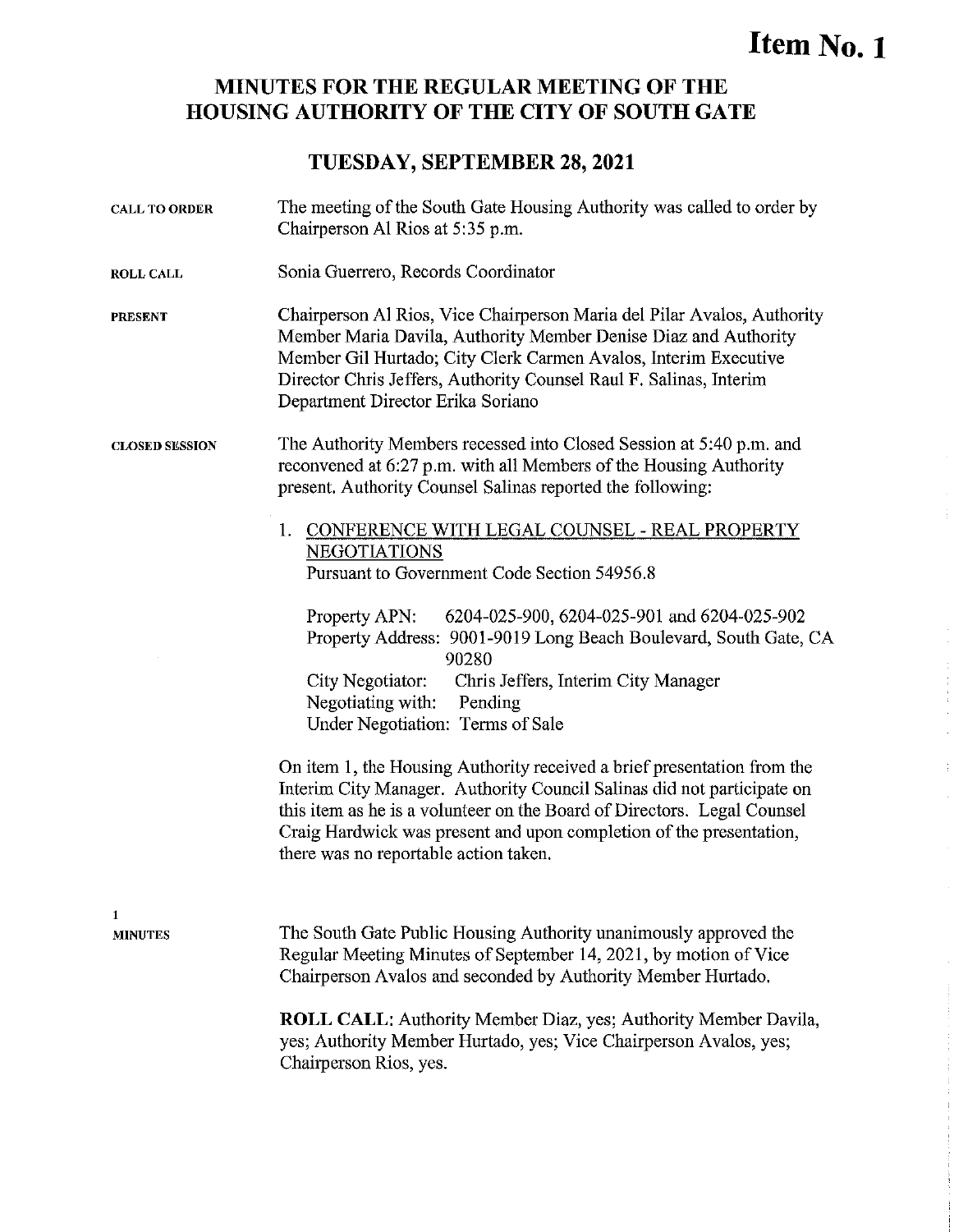2 COMMENTS FROM THE AUDIENCE None

3 COMMENTS FROM THE AUTHORITY MEMBERS None

ADJOURNMENT Authority Member Hurtado unanimously adjourned the meeting at 6:28 p.m. and seconded by Council Member Davila.

PASSED and APPROVED this 23<sup>rd</sup> day of November 2021.

ATTEST:

Al Rios, Chairperson Carmen Avalos, Recording Secretary

 $\pm$